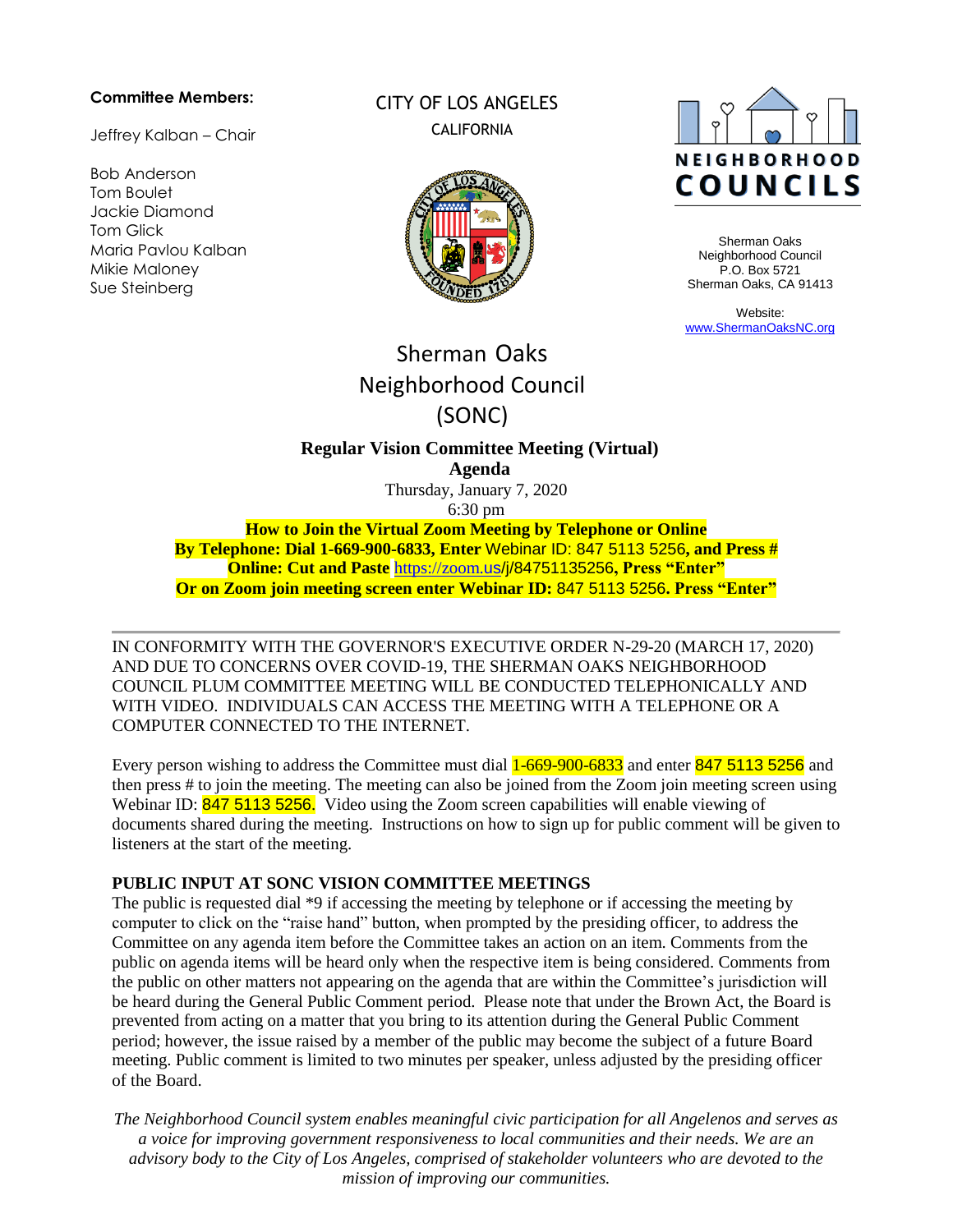Sherman Oaks Neighborhood Council Regular Vision Committee Agenda, Thursday, October 1, 2020, 6:30 pm Page 2

### AGENDA

- **1.** Call to Order by Jeff Kalban, Chair
- **2.** Roll Call
- **3.** Review and approval of minutes
- **4.** Introduction of elected officials and staff - Questions and answers.
- **5)** Chair's Report

**6)** Discussion of the Ventura-Cahuenga Boulevard Corridor Specific Plan and the Community Plan Updates

> i.) Discussion of integrating the Ventura-Cahuenga Blvd. Specific Plan in Sherman Oaks and the Community Plan Update.

- ii) Public comment
- iii) Committee discussion, possible motion and vote

Supporting Documents, pictures, and drawings for the items listed that are received by the committee are posted on our website with the agenda as they become available. Returning items are posted with a previous agenda. Agenda items may be heard out of the listed order.

**7)** Public forum: comments by the public on non-agenda items within the Committee's jurisdiction

- **8)** Committee Business
- **9)** Adjourn Link to "Vision for Sherman Oaks" <http://jmka32.wix.com/aplanforshermanoaks>

#### **THE AMERICAN WITH DISABILITIES ACT**

As a covered entity under Title II of the Americans with Disabilities Act, the City of Los Angeles does not discriminate on the basis of disability and upon request will provide reasonable accommodation to ensure equal access to its programs, services, and activities. Sign language interpreters, assisted listening devices, or other auxiliary aids and/or services may be provided upon request. To ensure availability of services, please make your request at least 3 business days (72 hours) prior to the meeting by contacting the Department of Neighborhood Empowerment by calling (213) 978-1551 or email: [NCsupport@lacity.org](mailto:NCsupport@lacity.org)